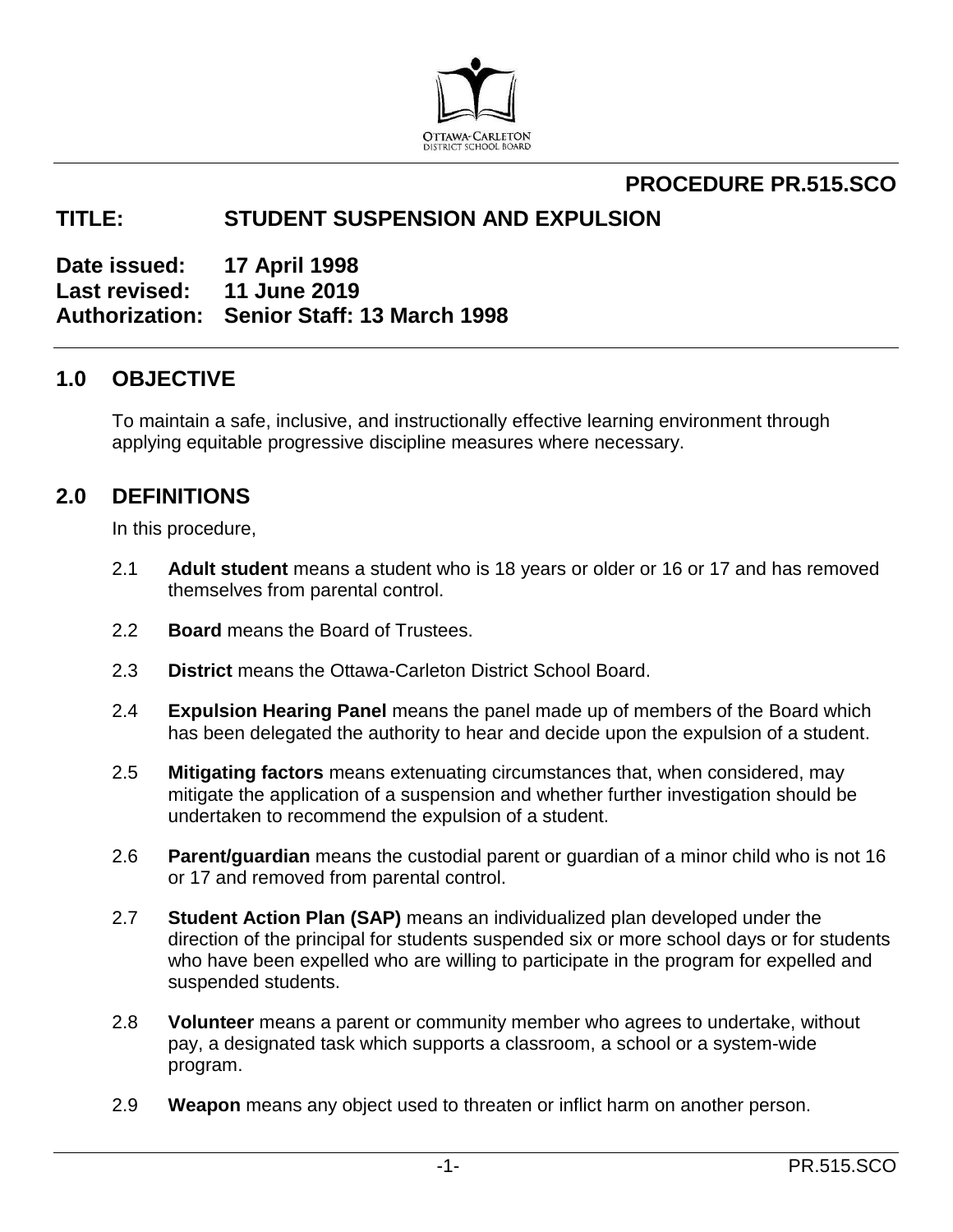# **3.0 RESPONSIBILITY**

- 3.1 The Superintendent of Instruction is responsible for:
	- a) providing support to principals regarding imposing any progressive discipline measure;
	- b) approving a suspension for six to twenty days;
	- c) reviewing any suspension appeals; and
	- d) consulting with the Critical Incident Review Committee (CIRC) in determining the school of the District to which a suspended or expelled student may return.
- 3.2 The school principal is responsible for:
	- a) communicating with parents/guardians and students their roles and responsibilities under this procedure and Board Policy P.125.SCO School District Code of Conduct;
	- b) ensuring the process for suspensions and expulsions is followed in accordance with all District policies and procedures;
	- c) investigating reported incidents that may lead to a suspension and/or expulsion;
	- d) notifying parents/guardians of students involved in a suspension-related incident, as required;
	- e) imposing a suspension up to a maximum of twenty (20) school days, as appropriate;
	- f) recommending to the Board that a student be expelled, if required; and
	- g) participating in hearings, as required.
- 3.3 Teachers are responsible for:
	- a) responding to any student behaviour that has a negative impact on the school climate;
	- b) reporting to the principal student activities that must be considered for a suspension or expulsion; and
	- c) reporting to the principal or the vice-principal the details of investigations as soon as possible.
- 3.4 Employees of the District and school bus drivers providing transportation for students attending District schools and individuals identified in section 4.1 are responsible for:
	- a) responding to any student behaviour that has a negative impact on the school climate; and
	- b) reporting to the principal student activities that must be considered for a suspension or expulsion.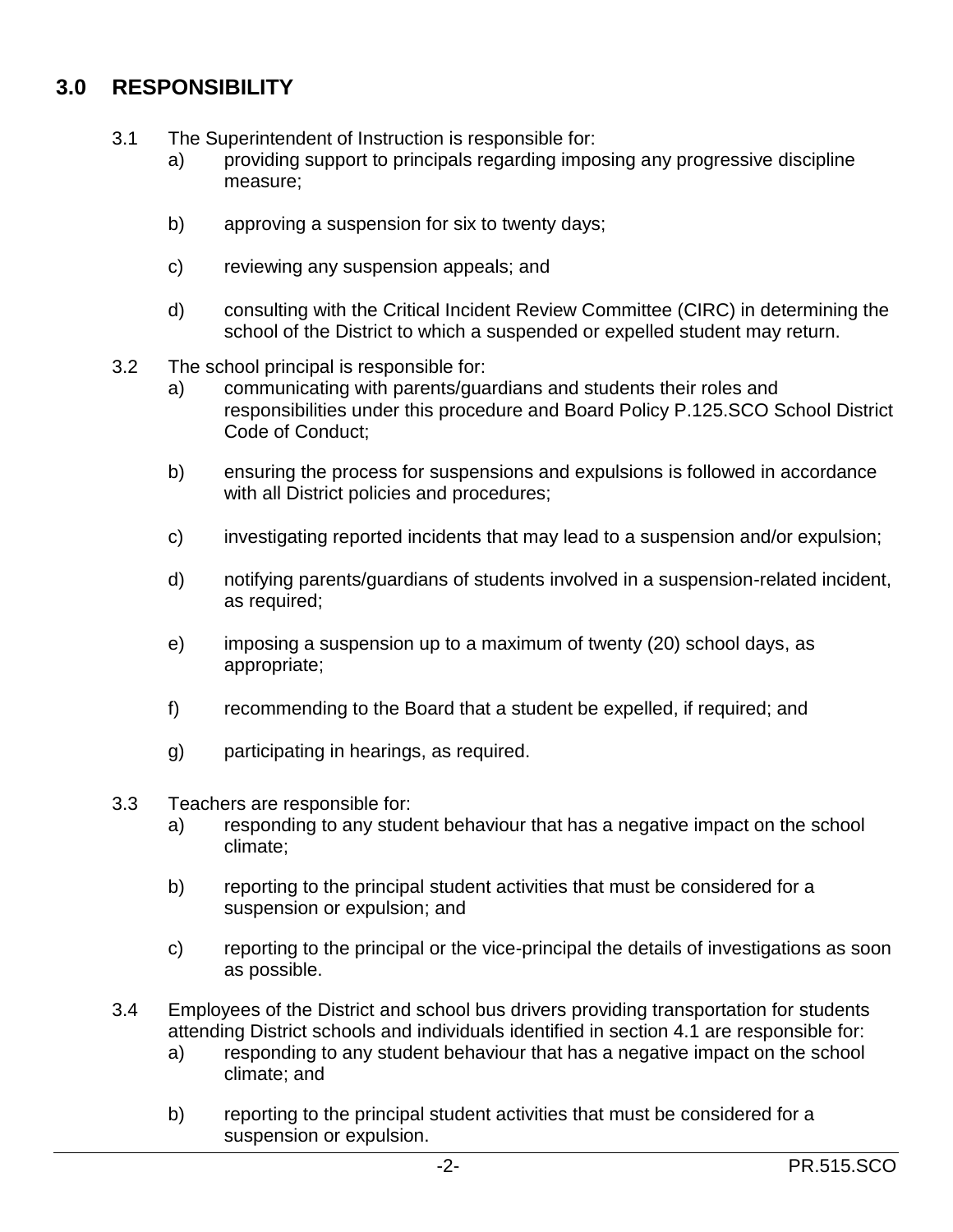- 3.5 Volunteers are responsible for:
	- a) informing a teacher or principal of any student behaviour that may have a negative impact on the school climate.

# **4.0 GENERAL PROCEDURES**

Reporting Activities Negatively Impacting School Climate

- 4.1 The following individuals are mandated to report to the principal any activity that has a negative impact on school climate, including actions that must be considered for suspension or expulsion:
	- a) every employee of the District, including teachers, education assistants (EA)s, and early childhood educators (ECE)s and their supervisors;
	- b) school bus drivers; and
	- c) any individuals who are not District employees who come into direct contact with students on a regular basis in the normal course of,
		- i. providing goods or services to the Board;
		- ii. carrying out their employment functions as an employee of a person who provides goods or services to the Board; or
		- iii. providing services to a person who provides goods or services to the Board.
- 4.2 As soon as possible and no later than the end of the school day, the persons listed above will report to the principal any activity that must be considered for suspension or expulsion using OCDSB 515 Safe Schools Incident Reporting Form (SSIR)-Part I (Appendix A).
- 4.3 The duty to report also includes reporting the details of initial investigations to the principal as soon as possible.
- 4.4 Reporting must consider the safety of others and the urgency of the situation.
- 4.5 In cases where an immediate action is required, an oral report to the principal may be made, followed by a written report using Appendix A.

Responding to Inappropriate Behaviour

- 4.6 Responding to inappropriate behaviour includes, but is not limited to:
	- a) identifying the behaviour;
	- b) asking the students to stop the inappropriate behaviour;
	- c) explaining why it is inappropriate or disrespectful; and
	- d) asking the students to change their behaviour in the future.
- 4.7 Employees are not required to respond, if in their opinion, responding would cause immediate physical harm to themselves or to a student or another person. However, the employee is expected to inform the principal as soon as possible.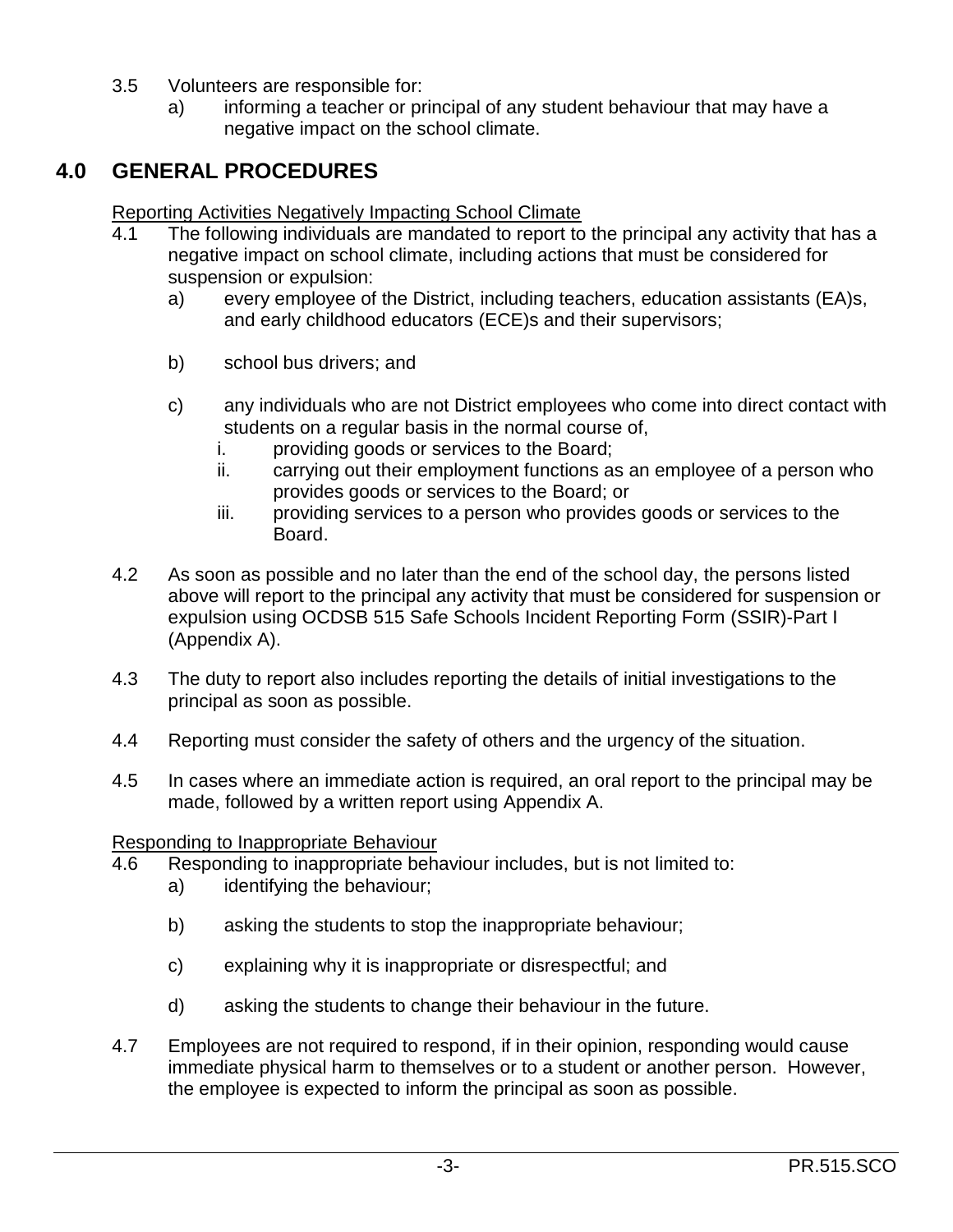- 4.8 When an incident is reported, and after ensuring the safety of the students, the principal will:
	- a) verify the facts;
	- b) refer to sections 5.1, 5.2, 6.1, and 6.2 to determine, what action, if any, will be taken as a result of the action or behaviour;
	- c) consider all mitigating and other factors, as outlined in sections 4.23 and 4.24 when determining if suspension, expulsion, or other disciplinary action is appropriate;
	- d) inform parents/guardians of the student who committed the inappropriate behaviour, as per the procedures included herein;
	- e) immediately suspend a student who is believed to have engaged in an activity for which expulsion must be considered;
	- f) conduct an investigation, if expulsion is being considered; and
	- g) provide the individual who reported the incident with written acknowledgement of receipt of the report, using Appendix A: Safe Schools Incident Reporting Form – Part II (OCDSB 515-Part II Acknowledgement).

Delegation of Principal's Authorities

- 4.9 A principal may delegate their authorities under Part XIII of the *Education Act* to a viceprincipal, except the final decision regarding a recommendation to the Board to expel a student and the authority to suspend a student for six or more school days.
- 4.10 When delegating authority to a vice-principal, the principal will use Appendix B: Delegation of Authority Letter (Principal to Vice-Principal).
- 4.11 Only when the principal and vice-principal are absent from the school, the principal may delegate the following responsibilities to a teacher:
	- a) initially dealing with situations involving activities that must be considered for suspension or expulsion, including
		- i. contacting a parent/guardian of a student who is being disciplined; and
		- ii. contacting a parent/guardian of a student that has been harmed as a result of an activity that could result in a suspension or expulsion. This is limited to:
			- A. the nature of the harm to the pupil; and
			- B. the nature of the activity that resulted in the harm.
	- b) receiving reports from others about activities that must be considered for suspension.
- 4.12 A teacher will not be delegated the authority to make suspension decisions, or to recommend the expulsion of a student.
- 4.13 When delegating authority to a teacher, the principal will use Appendix C: Delegation of Authority Letter (Principal to Teacher).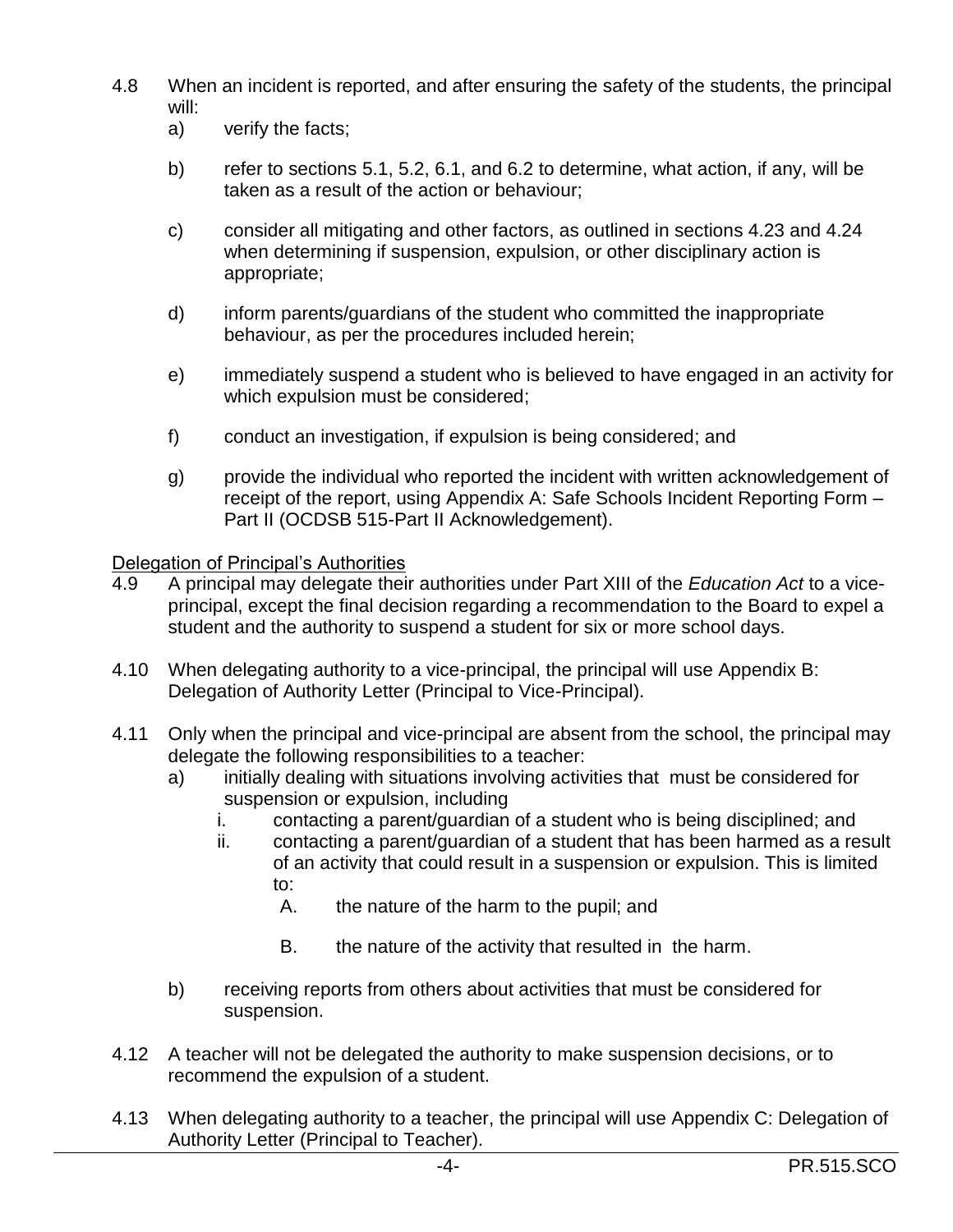- 4.14 Acting on this delegation is optional for a teacher. When a teacher is not sure whether or not to call a parent/guardian regarding a school incident, or does not wish to exercise this delegation, the teacher should contact the principal or appropriate Superintendent of Instruction for direction.
- 4.15 In situations involving inappropriate behaviour in Board-operated extended-day programs(EDP) and only in the absence of the principal and vice-principal, the principal may delegate in writing the authority to initially deal with situations involving activities that must be considered for suspension or expulsion to Early Childhood Educators (ECEs) and their EDP supervisors. This delegation will respect the terms of all applicable collective agreements.
- 4.16 ECEs and their EDP supervisors may be delegated limited authority to contact the parents of a student who has been harmed as the result of a serious student incident and the parents of the student who has engaged in the activity. This authority is only exercised with students enrolled in extended-day programs in the school, only during the time that the extended-day program is operated in the school.
- 4.17 Acting on this delegation is optional for a ECEs and their EDP supervisors; if they are not sure whether they should call the parents, they should contact the principal or supervisory officer for direction. The principal or vice-principal will follow up with the parents as soon as possible.
- 4.18 ECEs and their EDP supervisors will not be delegated the authority to:
	- a) discuss the nature of any disciplinary measures taken in response to the activity; and
	- b) make suspension decisions or recommendations regarding expulsion of students.

### Progressive Discipline Measures

- 4.19 Progressive disciplines measures will be taken if inappropriate behaviour occurs at school, at a school-related activity (e.g. on school buses, during field trips, or at other school-related activities off school premises) or in other circumstances which will have an impact on the school climate.
- 4.20 Inappropriate behaviour should be understood as possibly a student's way of communicating a need or responding to something in the environment. Principals will pay careful consideration to the context of the behaviour and will strive to implement bias-free progressive discipline.
- 4.21 To modify a student's inappropriate behaviour, a principal may impose any progressive discipline measures such as written work assignment with a learning component, withdrawal of privileges, withdrawal from class, detention, restitution for damages, conflict resolution, individual, peer and group mediation, volunteer service to the school community, referral to counseling, short-term suspension, long-term suspension, and/or expulsion.
- 4.22 Before deciding whether to impose any progressive discipline measure, a principal will make every reasonable effort to consult with: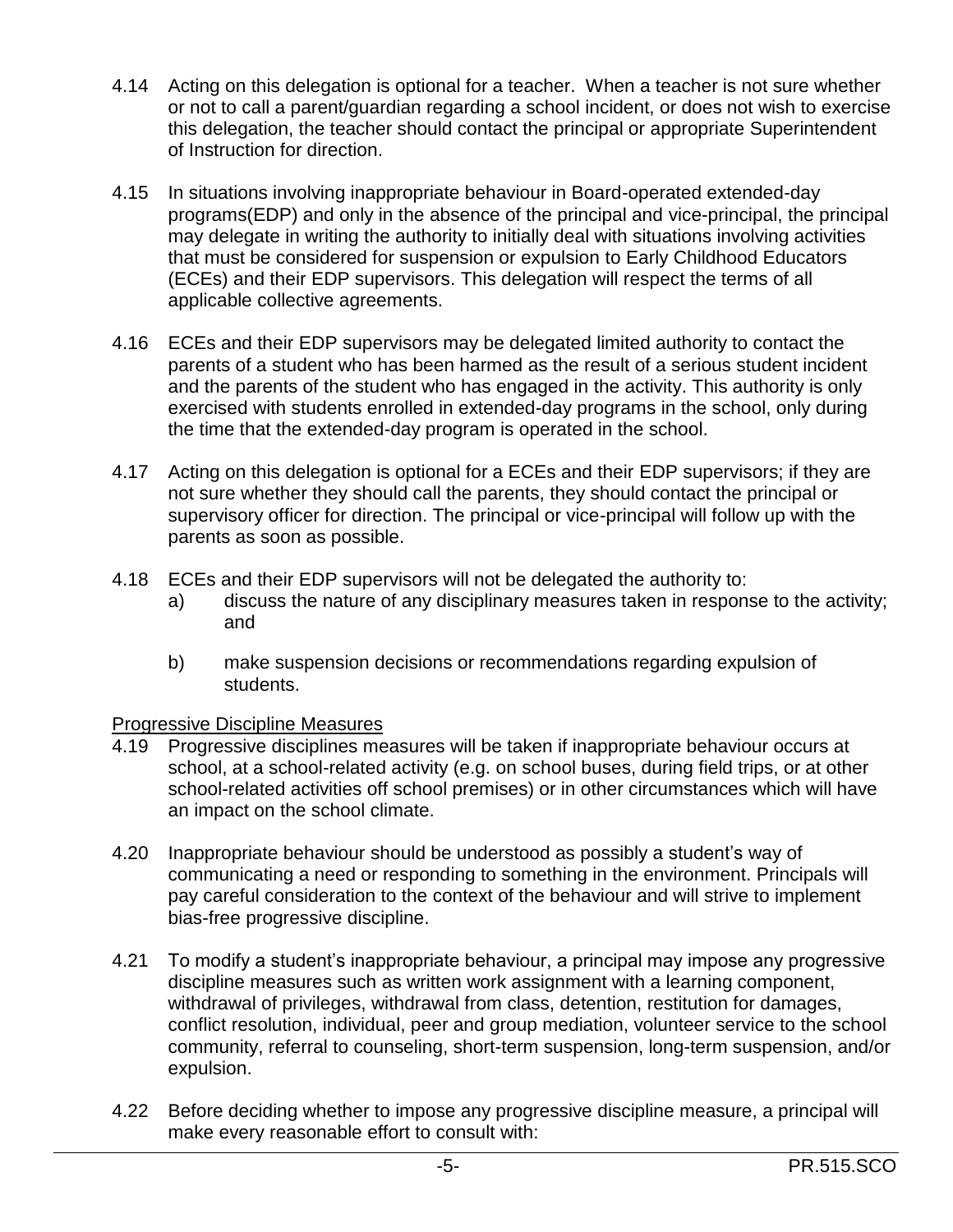- a) the student;
- b) the student's parents/guardians;
- c) any student records including, but not limited to Ontario Student Record (OSR), Individual Education Plan (IEP) and Attendance Record; and
- d) any other relevant staff member(s).

#### Mitigating Factors

- 4.23 In considering progressive discipline measures, the principal will take into account mitigating factors prescribed by regulation. These factors include:
	- a) whether the student does not have the ability to control their behaviour;
	- b) whether the student does not have the ability to understand the foreseeable consequences of their behaviour; and
	- c) whether the student's continuing presence in the school does not present an unacceptable risk to the safety of any person.
- 4.24 The following other factors will be taken into account if they would mitigate the seriousness of the activity for which the student may be or is being suspended or expelled:
	- a) the student's history, including but not limited to considerations such as factors related to:
		- (i) mental health and well-being (e.g. family, social, and community circumstances, trauma history, etc.), and
		- (ii) systemic bias or discrimination
	- b) whether a progressive discipline approach has been used with the student including the number and nature of previous disciplinary consequences;
	- c) the student's age;
	- d) whether the activity was related to harassment of the student because of their race, ethnic origin, religion, disability, gender or sexual orientation or to any other harassment;
	- e) how the suspension or expulsion would affect the student's ongoing education;
	- f) in the case of a student for whom an Individual Education Plan (IEP) has been developed,
		- (i) whether the behaviour was a manifestation of a disability identified in the student's IEP;
		- (ii) whether appropriate individualized accommodation has been provided; and/or
		- (iii) whether the suspension or expulsion is likely to result in an aggravation or worsening of the student's behaviour or conduct.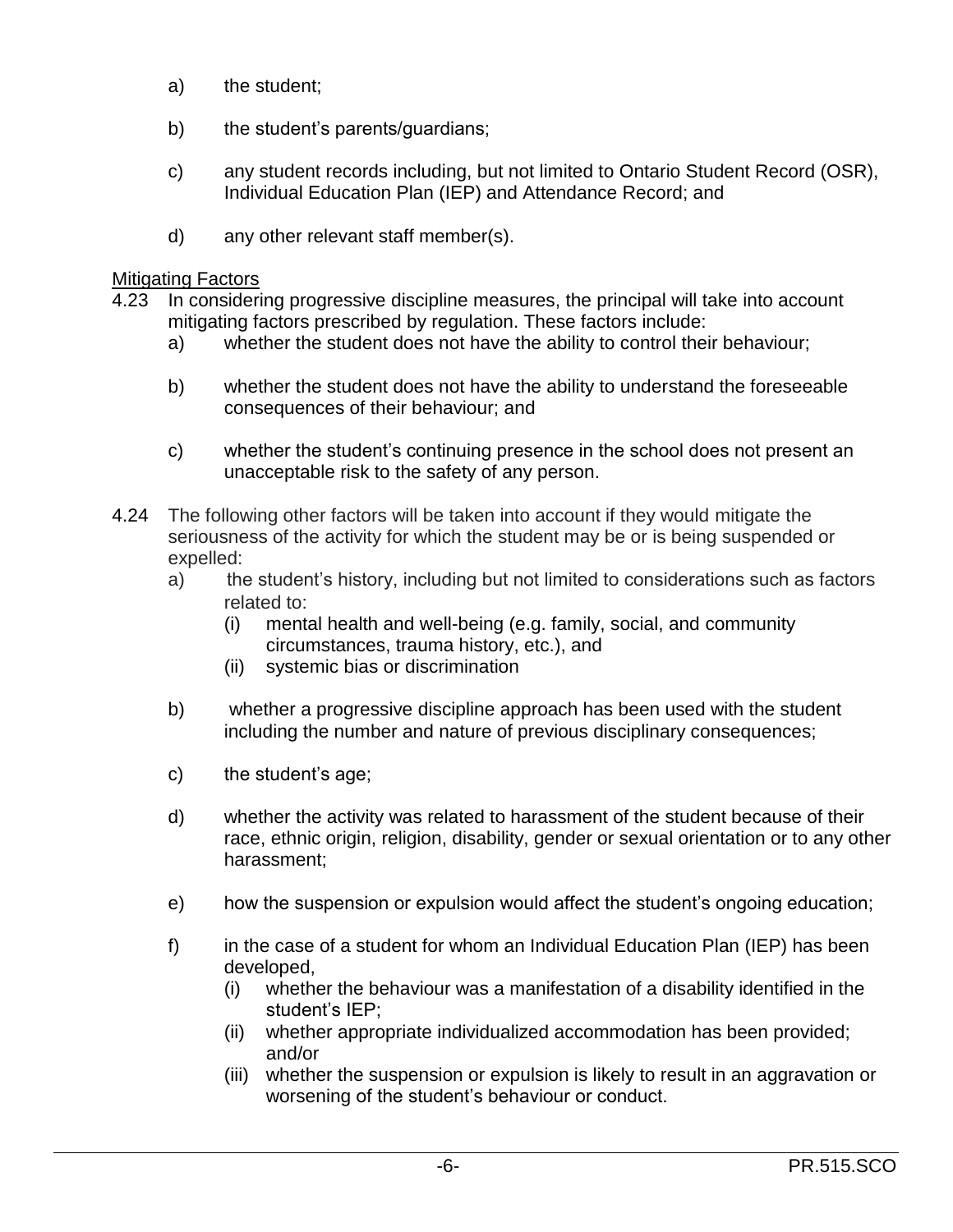# **5.0 SUSPENSION OF A STUDENT**

- 5.1 Under subsection 306(1) of the Education Act, a principal must consider whether to suspend a student from one to 20 school days, if they believe that the student has engaged in any of the following activities while at school, at a school-related activity or in other circumstances where engaging in the activity will have an impact on the school climate:
	- a) uttering a threat to inflict serious bodily harm on another person;
	- b) possessing alcohol or illegal drugs or, unless the student is a medical cannabis user, cannabis;
	- c) being under the influence of alcohol or, unless the student is a medical cannabis user, cannabis;
	- d) swearing at a teacher or another person in a position of authority;
	- e) committing an act of vandalism that causes extensive damage to school property or to property located on the premises of the student's school; or
	- f) bullying.
- 5.2 In addition, it is the policy of the Board that a principal shall consider whether to suspend a student from one to 20 school days if they believe that the student has engaged in any of the following activities:
	- a) persistent opposition to authority;
	- b) habitual neglect of duty as a student as defined by the *Education Act*, District or school policies;
	- c) willful destruction or theft of school property or property located on school premises;
	- d) profane or improper language;
	- e) conduct injurious to the physical or mental well-being of others in the school;
	- f) inappropriate use of information technology, as defined in Board policies and procedures;
	- g) smoking or vaping on school/District premises;
	- h) selling, distributing, or providing any illegal drugs, alcohol, cannabis, and/or any vaping or tobacco products;
	- i) being under the influence of illegal drugs; or
	- j) any act considered to be contrary to the District or school code of conduct or Board policies.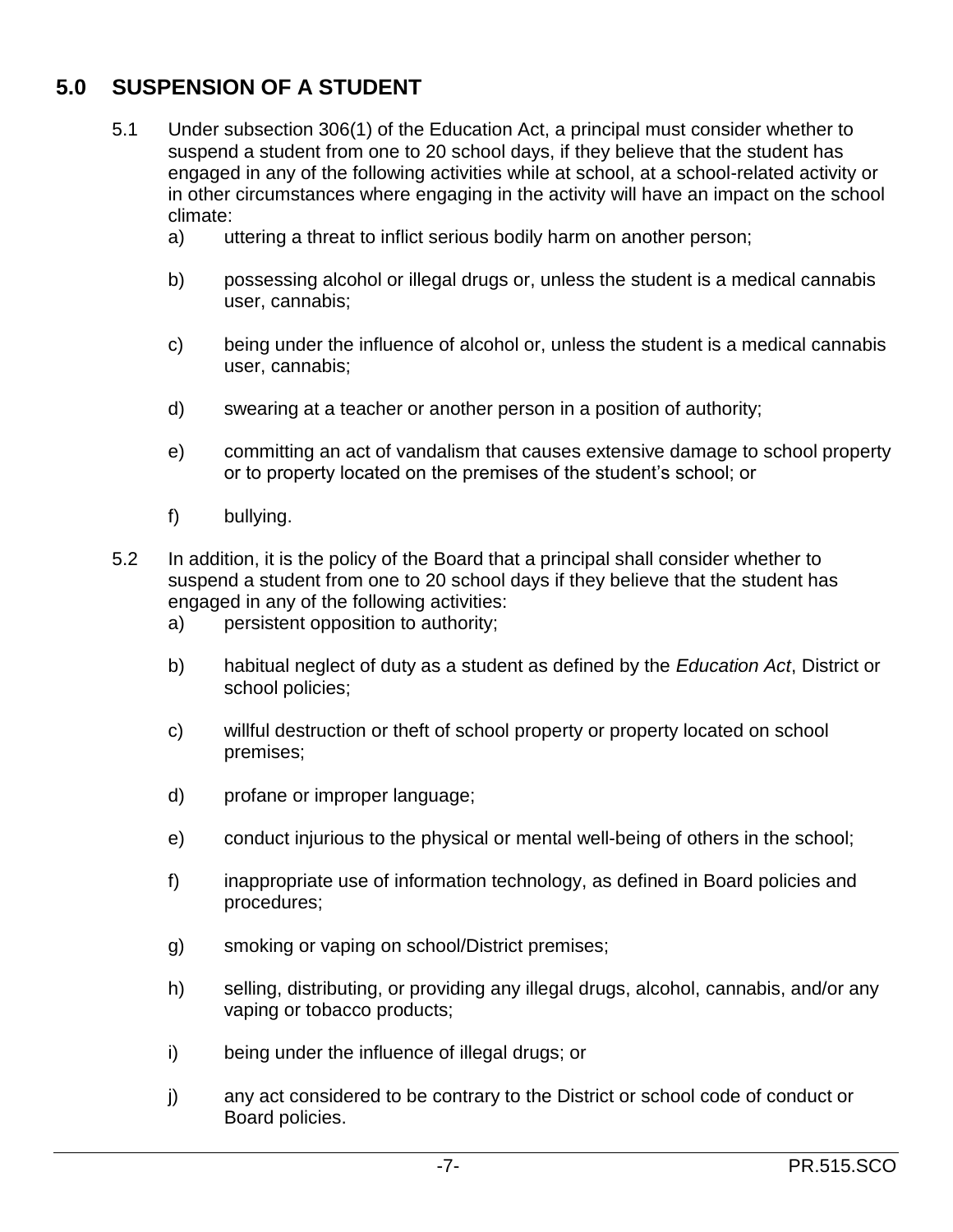- 5.3 A principal may impose a suspension from one to five school days without the consent of the Superintendent of Instruction, and provide the suspended student with school work to complete at home while serving the suspension.
- 5.4 Before imposing a suspension of six (6) up to twenty (20) school days, the principal will seek approval from the Superintendent of Instruction following consultation regarding:
	- (iii) the circumstances of the incident;
	- (iv) the investigation undertaken; and
	- (v) whether or not one or more of the mitigating or other factors apply.

#### Reporting and Retention Requirements

- 5.5 If a student was suspended, the SSIR (Appendix A) and the letter of suspension will be retained in their OSR for one year.
- 5.6 If the student was suspended for any of the following violent incidents occurring on school premises during school-run programs, the related documentation will be retained in their OSR for three years:
	- a) possessing a weapon, including possessing a firearm;
	- b) physical assault causing bodily harm requiring medical attention;
	- c) sexual assault;
	- d) robbery;
	- e) using a weapon to cause or to threaten bodily harm to another person;
	- f) extortion; and/or
	- g) hate and/or bias-motivated occurrences.
- 5.7 If a student was expelled, the related documentation will be retained in their OSR for five years.
- 5.8 Only the name of the suspended student will be kept in the SSIR; the names of other students will be redacted.
- 5.9 In the case of the victim, no information about the incident will be placed in the student's OSR, unless the victim or parent of the victim expressly requests that it be placed in the victim student's OSR.
- 5.10 In the case of a disciplinary action short of suspension, the principal is not required to retain the report.
- 5.11 Each school will be responsible for documenting each suspension and/or expulsion into the Student Information System.

### Notifying Parents/Guardians of a Student Victim

5.12 The principal will inform the parents/guardians of a student who may have been harmed as a result of any incidents for which suspension or expulsion must be considered.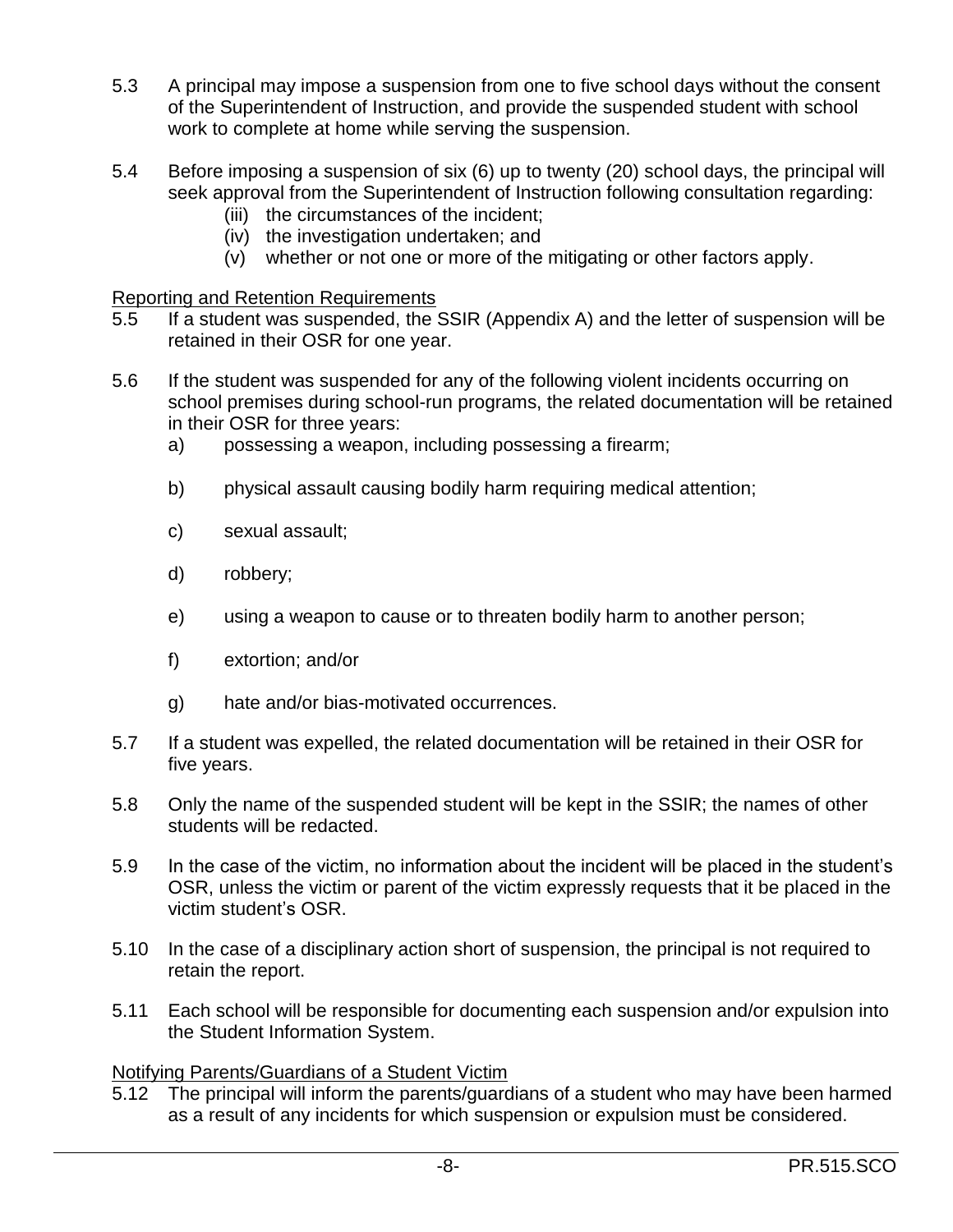Notwithstanding the above, a principal shall not notify parents/guardians of an adult student without prior consent from the student.

- 5.13 When notifying the parents/guardians of a victim, the principal will disclose the following: a) the nature of the incident that resulted in harm to the student;
	- b) the nature of the harm to the student;
	- c) the steps taken to protect the student's safety, including the nature of any discipline in response to the incident; and
	- d) the supports that will be provided for the student in response to the harm that resulted from the activity.
- 5.14 When notifying the parents/guardians, the principal will not disclose the name of or any identifying or personal information about a student who engaged in the activity that resulted in the harm, except in so far as is necessary to comply with the requirement to notify.
- 5.15 The principal will not notify a parent/guardian of a student if in the opinion of the principal, the disclosure will put the child at greater risk. If the principal decides not to notify a parent/guardian of a victim of a serious student incident, the principal will:
	- a) refer the matter to the multi-disciplinary team and Superintendent of Instruction, if required;
	- b) document the rationale for the decision not to notify the parent/guardian of the student;
	- c) inform the appropriate Superintendent of Instruction of this decision;
	- d) if a teacher reported the harm to the principal, inform the teacher of the decision;
	- e) if appropriate to do so, inform other district employees of the decision not to notify the parent/guardian of the student; and
	- f) consult with Children's Aid Society, if required.

#### Notice of Suspension

- 5.16 When imposing a suspension, the principal will:
	- a) make all reasonable efforts to orally inform the adult student or the parents/guardians within 24 hours of the decision, of the suspension;
	- b) inform the student's teacher(s) of the suspension; and
	- c) provide a written notice of the suspension to the adult student or the parents/guardians of a minor student that includes:
		- (i) the reason for suspension, using the terms specified in section 306 of the *Education Act* or Board policy;
		- (ii) the duration of the suspension;
		- (iii) information about the program for suspended students the student is assigned to, if applicable; and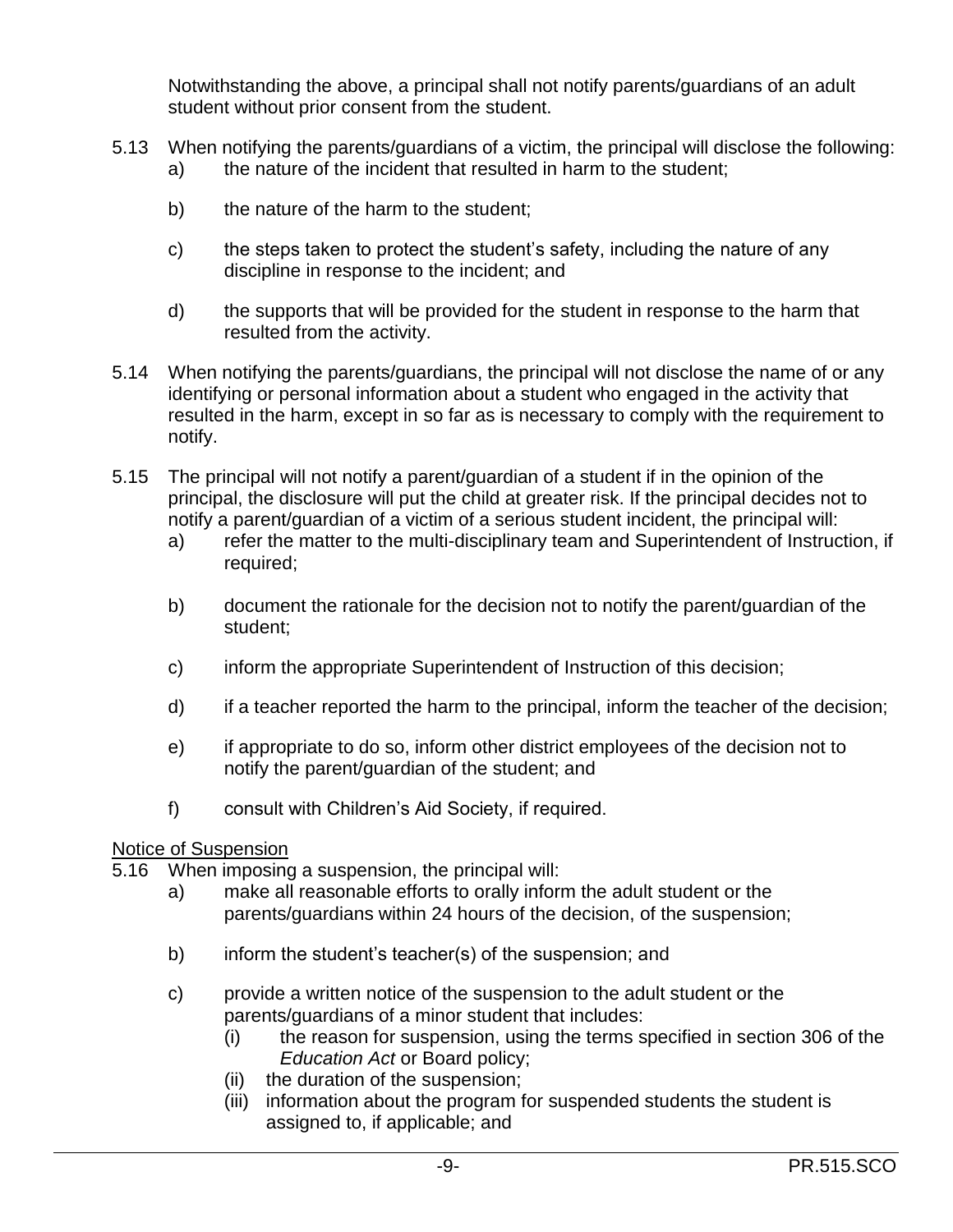- (iv) information about the right to appeal the suspension under section 309 of the Education Act, including:
	- A. copies of the Board's policies and procedures governing the appeal process; and
	- B. the name and contact information of the supervisory officer to who the notice of appeal must be given, under the circumstances; and
- d) regardless of the method of delivery of notice (e.g. by hand, courier or registered mail), document delivery of the notice.

## **6.0 EXPULSION OF A STUDENT**

- 6.1 As per section 310(1) of the *Education Act*, a principal must suspend a student from their school and all school-related activities for up to 20 school days and conduct an investigation to determine whether to recommend to the Board that the student be expelled, if the principal believes that the student has engaged in any of the following activities while at school, at a school-related activity or in other circumstances where engaging in the activity will have an impact on the school climate:
	- a) possession of weapons, including possession of a firearm;
	- b) using a weapon to cause or to threaten bodily harm to another person;
	- c) committing physical assault on another person that causes bodily harm requiring treatment by a medical practitioner;
	- d) committing sexual assault;
	- e) trafficking in weapons or illegal drugs;
	- f) robbery or extortion;
	- g) giving alcohol or cannabis to a minor;
	- h) bullying, if,
		- (i) the student has previously been suspended for engaging in bullying; and
		- (ii) the student's continuing presence in the school creates an unacceptable risk to the safety of another person;
	- i) any activity listed as a possible reason for suspension in subsection 306 (1) that is motivated by bias, prejudice or hate based on race, national or ethnic origin, language, colour, religion, sex, age, mental or physical disability, sexual orientation, gender identity, gender expression, or any other similar factor; and
	- j) any other activity for which, under any of the OCDSB policies or procedures, a principal must suspend a pupil and conduct an investigation to determine whether to recommend to the Board that the student be expelled.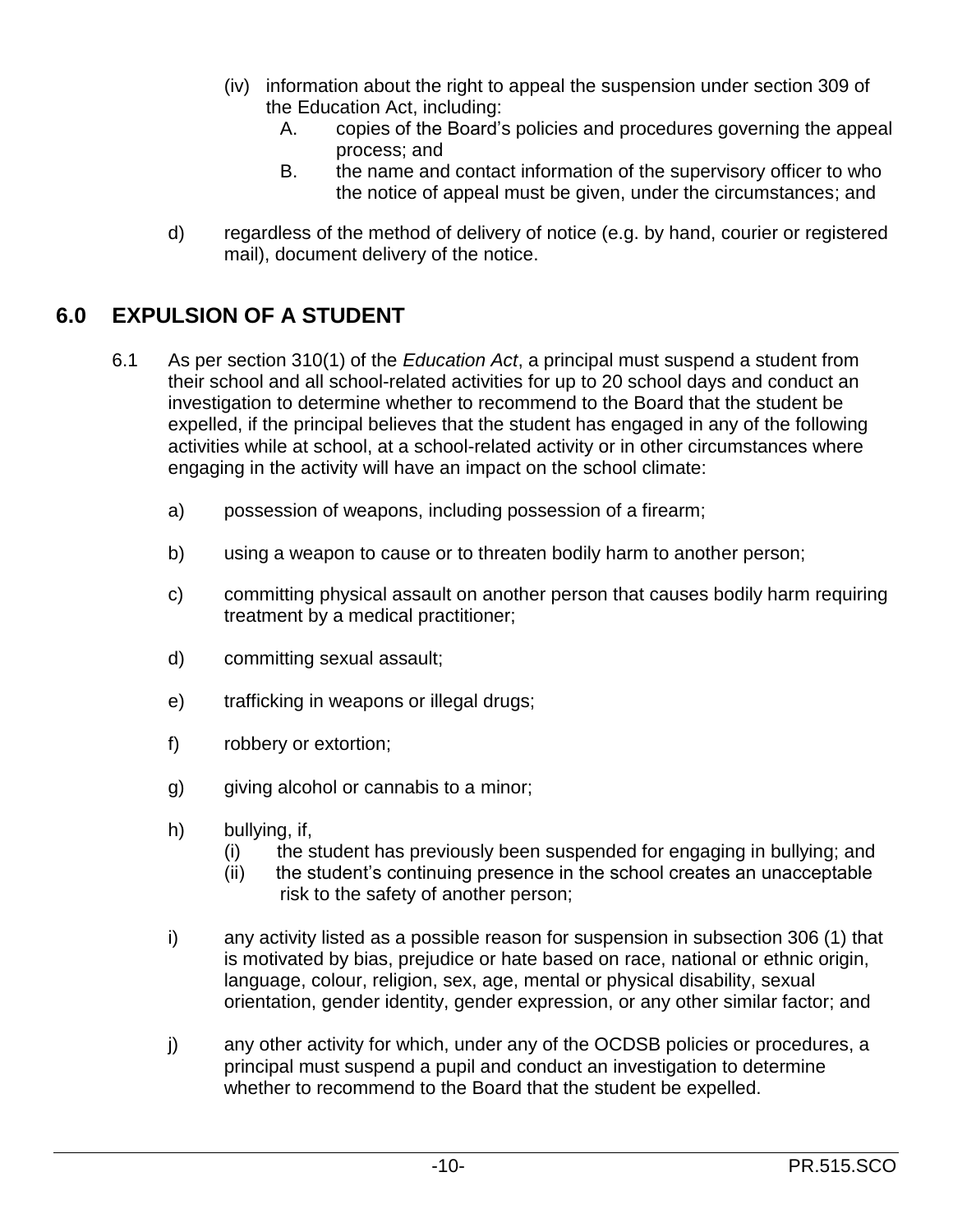- 6.2 As per Board Policy P.026.SCO Student Suspension and Expulsion, the following must lead to suspension, investigation and possible expulsion:
	- a) the student's pattern of behaviour is so refractory that their presence is injurious to the effective learning environment of others;
	- b) engaging in activities that cause a student's presence in the school to be injurious to the physical or emotional well-being of other persons in the school; or
	- c) engaging in activities that have caused extensive damage to the property of the District or to property on District premises.
- 6.3 The two types of expulsion permitted by the *Education Act* are:
	- a) an expulsion from the school of the District that the student was attending at the time of the incident; or
	- b) an expulsion from all the schools of the District.
- 6.4 Where the principal believes a student may have committed an expulsion activity, the principal will consult with the Superintendent of Instruction as soon as possible.
- 6.5 When a student is suspended under subsection 310(1) of the *Education Act*, the principal will undertake an investigation to determine whether to recommend to the Board that the student be expelled.

Notice of Suspension Pending Investigation

- 6.6 When providing a notice of suspension, investigation, and possible expulsion, the principal will:
	- a) make all reasonable effort to orally inform the adult student or the parents/guardians within 24 hours of the suspension pending investigation for possible expulsion;
	- b) inform the student's teacher(s) of the suspension pending investigation for possible expulsion; and
	- c) provide a written notice of the suspension pending investigation for possible expulsion to the adult student or the parents/guardians of a minor student. The notice includes:
		- i. the reason for suspension, using the terms specified in section 310 of the *Education Act* or Board policy;
		- ii. the duration of the suspension for 20 days pending investigation for possible expulsion;
		- iii. information about the investigation the principal is conducting to determine whether to recommend expulsion;
		- iv. information about the program for suspended students the student is assigned to; and
		- v. a statement to indicate that there is no immediate right to appeal the suspension. Only when expulsion is not recommended or at an expulsion hearing, the suspension may be appealed; and
	- d) regardless of the method of delivery of notice (e.g. by hand, courier or registered mail), document delivery of the notice*.*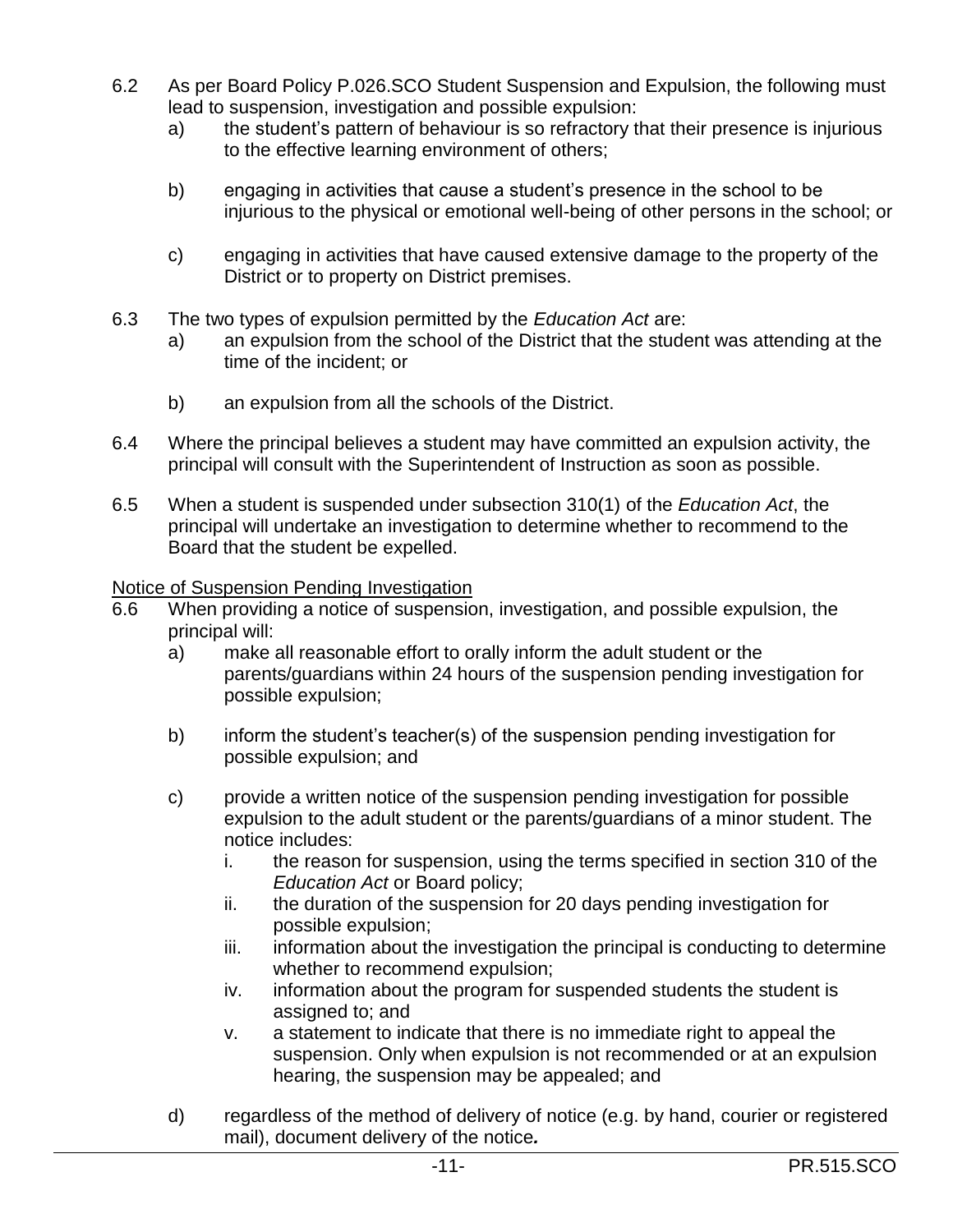Principal's Investigation

- 6.7 The principal will consult with the Superintendent of Instruction throughout the investigation process.
- 6.8 The principal will follow the procedures stipulated in PR.533.SCO Police Involvement in Schools and PR.528.SCO Critical Incident Review Process [S.4.1], in accordance with the Protocol to Accompany Safe Schools Policies in the City of Ottawa, 2016.
- 6.9 The principal will make all reasonable efforts to complete the investigation within seven (7) school days from the date of suspension. Should the investigation take longer than seven (7) school days it will be completed as soon as practical.
- 6.10 The investigation will include interviews of witnesses whom the principal determines can contribute relevant information. The principal may take written statements at their discretion.
- 6.11 Where there is a conflict in the findings collected by the principal on the issue of whether a student committed the infraction**,** the principal will assess the findings and determine whether, on the balance of probabilities, it is more probable than not that the student did commit the infraction**.**
- 6.12 When conducting the investigation regarding the possible expulsion or in making the final determination about the length of the suspension, the principal will make every effort to consult with the adult student or the minor student's parents/guardians to identify whether mitigating or other factors might apply in the circumstances, review the principal's findings, provide opportunity to provide additional information which may be relevant and to make submissions on appropriate discipline, if any.
- 6.13 The conclusion of the investigation will either be:
	- a) recommend expulsion from either the school or all schools to the Board;
	- b) uphold a suspension and its duration;
	- c) uphold a suspension and shorten its duration;
	- d) impose an alternate disciplinary action; or
	- e) determine that no disciplinary action is required.

#### No Expulsion Recommended

- 6.14 If the principal decides not to recommend to the Board that the student be expelled, the principal has the following alternative disciplinary actions to choose from as appropriate with the circumstances:
	- a) to uphold the suspension and its duration;
	- b) to uphold the suspension and shorten its duration and amend the record accordingly; or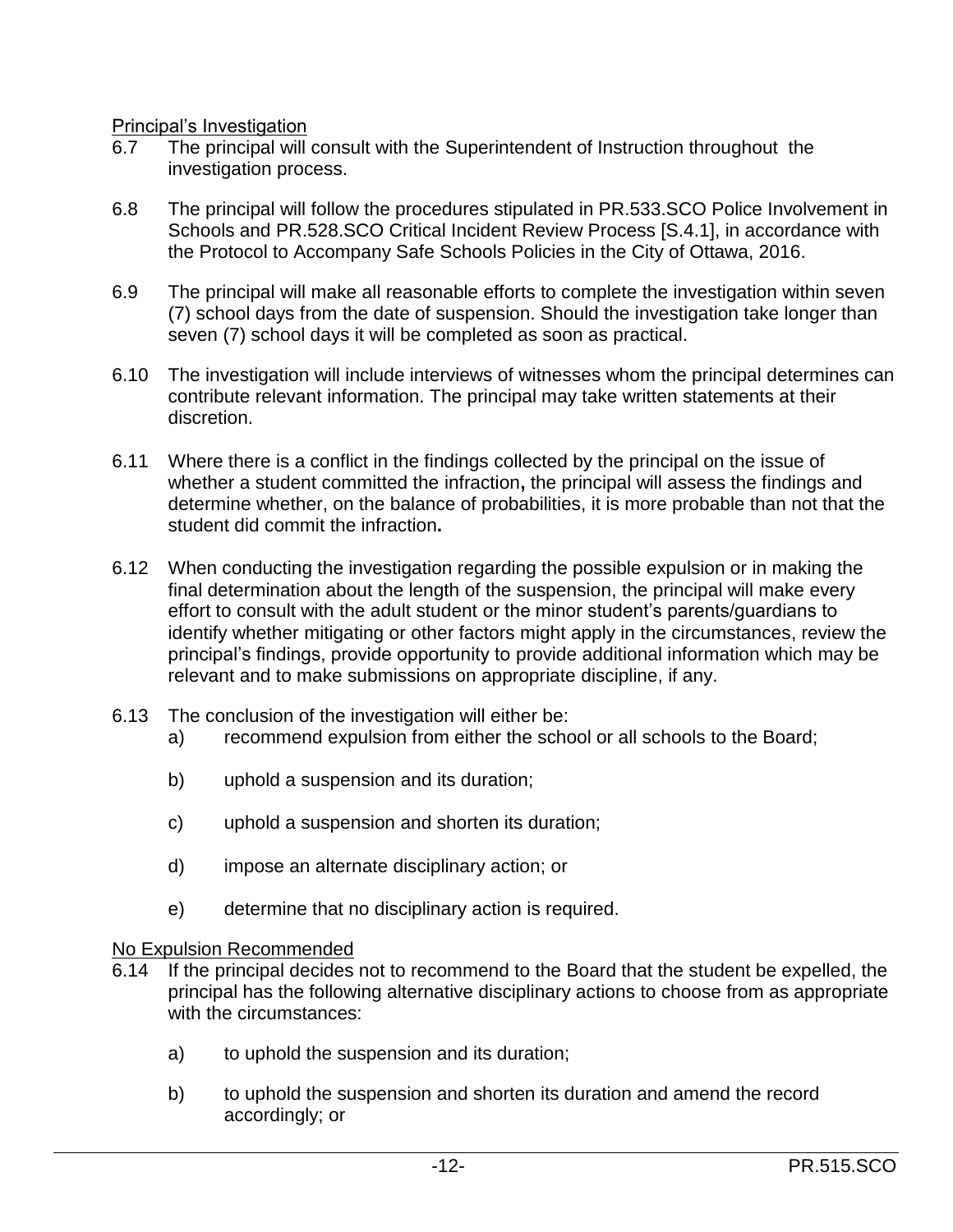- c) to withdraw the suspension and expunge the record.
- 6.15 The principal will provide written notice of this decision to the adult student or the parents/guardians of a minor student that includes:
	- a) a statement of the principal's decision not to recommend expulsion to the Board;
	- b) a statement indicating whether the suspension has been upheld, upheld and shortened, or withdrawn;
	- c) the reason for the suspension, if upheld; and
	- d) information about the right to appeal the upheld suspension to the Board, will include:
		- (i) copies of Board policies and guidelines regarding suspension appeals;
		- (ii) contact information for the Superintendent of Instruction;
		- (iii) a statement that written notice of an intention to appeal must be given within five (5) school days following receipt by the party of notice of the decision not to recommend expulsion; and
		- (iv) if the length of the suspension has been shortened, notice that the appeal is of the shortened length of the suspension.

#### Expulsion Recommended

- 6.16 If, in consultation with the Superintendent of Instruction, a principal determines that a referral for expulsion is warranted, the principal will refer the recommendation for expulsion to the Expulsion Hearing Panel to be heard within twenty (20) school days from the date the principal suspended the student, unless the parties to the expulsion hearing agree upon a later date.
- 6.17 For the purpose of the expulsion hearing, the principal will:
	- a) provide a written notice of the recommendation for expulsion to the adult student or the parents/guardians of a minor student. The notice will include:
		- (i) a statement that the student is being referred to the Expulsion Hearing Panel to determine whether the student will be expelled for the activity that resulted in suspension;
		- (ii) a copy of PR.513.SCO: Expulsion Hearing Panel (Students);
		- (iii) a copy of the suspension investigation pending expulsion letter [Section 6.6, c];
		- (iv) information about the investigation the principal is conducting to determine whether to recommend expulsion;
		- (v) a statement that the student and/or his/her parents/guardians has the right to respond to the principal's report in writing;
		- (vii) the name and contact information for the Associate Director of Education who acts as the advisor to the Expulsion Hearing Panel; and
		- (vi) information about the procedures and possible outcomes of the expulsion hearing, including:
			- A. if the Expulsion Hearing Panel does not expel the student they will confirm, confirm and shorten, or withdraw the suspension;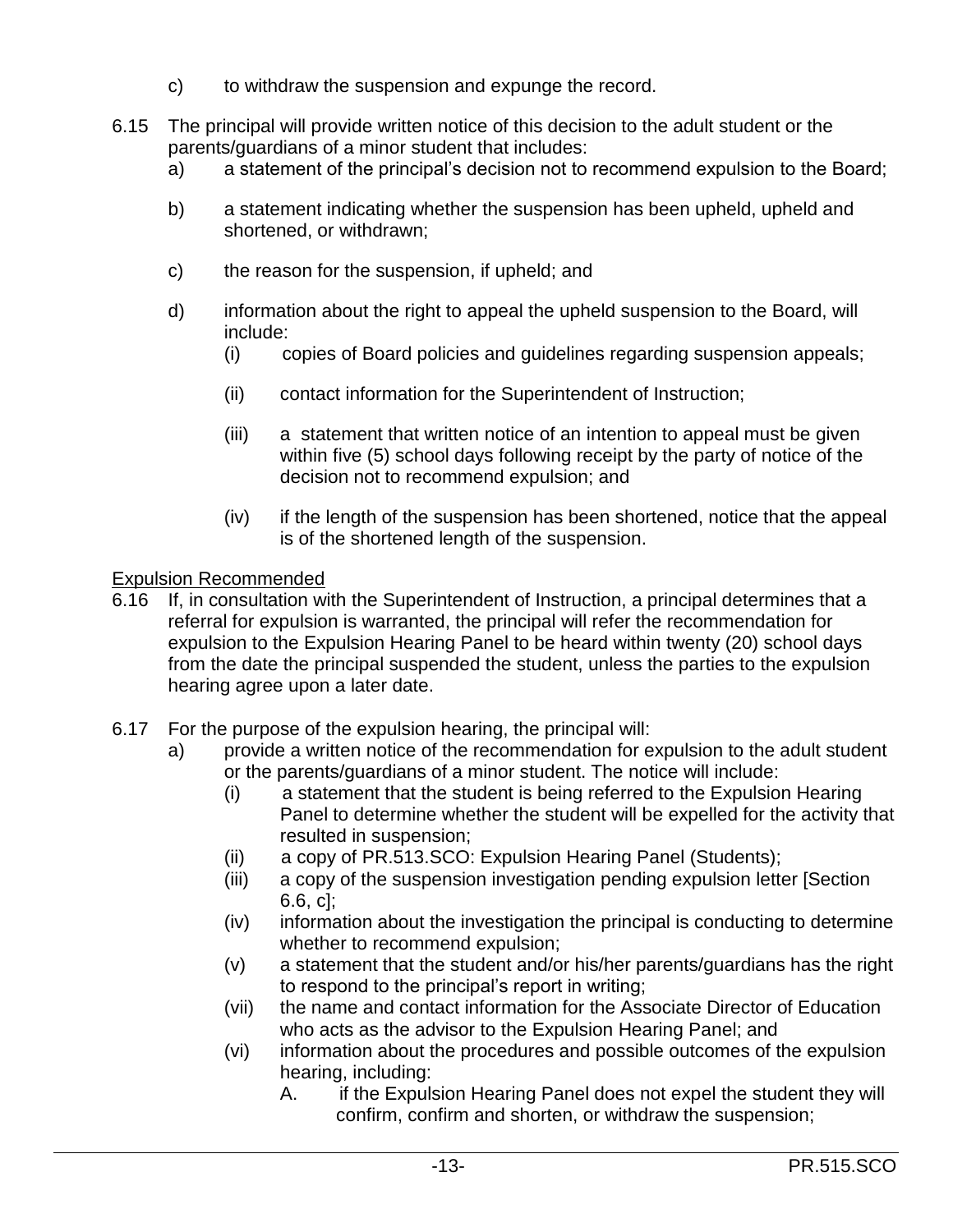- B. parties have the right to make submissions with respect to the suspension;
- C. any decision with respect to the suspension is final and cannot be appealed;
- D. if the student is expelled from the school, they will be assigned to another school;
- E. if the student is expelled from the all schools of the District, they will be assigned to a program for expelled students; and
- F. if the student is expelled, there is a right of appeal to the Child and Family Services Review Board.
- b) Prepare a report, in consultation with the Superintendent of Instruction, to be submitted to the Associate Director of Education and provide the report to the student, the student's parents/guardians (unless the student is an adult student) along with the notice of the recommendation to expel. The report will include:
	- (i) A summary of the findings the principal made in the investigation;
	- (ii) An analysis of which, if any, mitigating or other factors might be applicable;
	- (iii) A recommendation of whether the expulsion should be from the student's school or from all the schools of the Board; and
	- (iv) A recommendation regarding the type of school that would benefit the student if the student is subject to a school expulsion, or the type of program that might benefit the student if the student is subject to a Board expulsion from all schools of the District.
- c) Electronically notify the Senior Coordinator in Board Services that a written notification for an expulsion hearing is forthcoming and indicate the dates of the suspension in the notification.
- 6.18 The procedures for conducting an expulsion hearing are set out in Board procedure PR.513.SCO: Expulsion Hearing Panel (Students).

## **7.0 APPEALS**

7.1 The adult student or parents/guardians have the right to appeal a suspension or expulsion according to the provisions below.

### **Suspension Appeals**

- 7.2 Notice of the intention to appeal to the Superintendent of Instruction is required within ten (10) school days of the commencement of the suspension.
- 7.3 The Superintendent of Instruction has the discretion to settle the appeal through a review.
- 7.4 An Appeals Hearing Panel constituted under Board policy P.022.SCO and procedure PR.512.SCO will hear the appeal at a duly constituted meeting.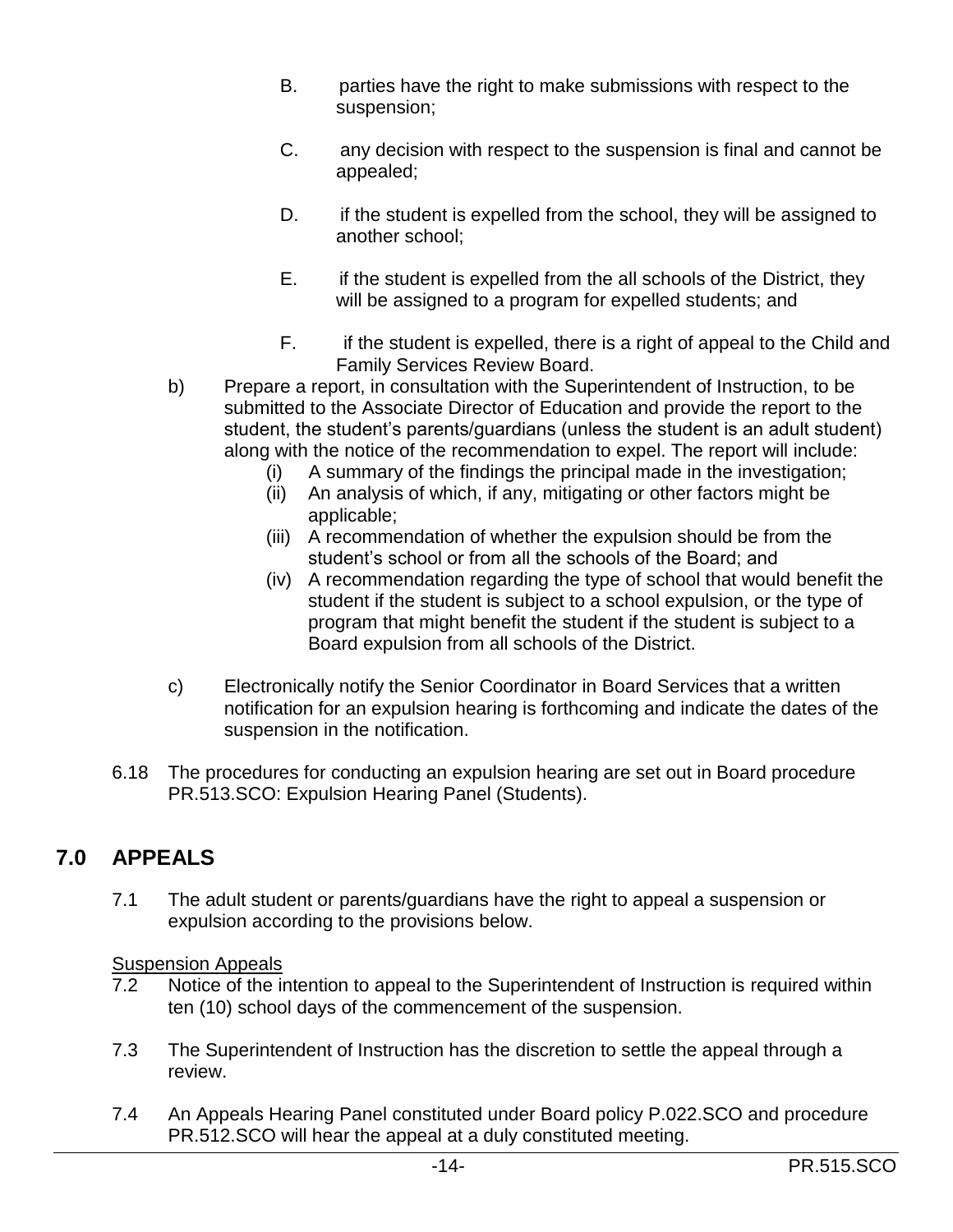- 7.5 A request for an appeal does not stay the suspension. The panel will determine whether the suspension and duration should be confirmed or modified and whether the record should be modified accordingly.
- 7.6 The appeal will be heard within fifteen (15) school days of receiving the notice of the intention to appeal.
- 7.7 In the case of an expunged expulsion and shortened suspension, the principal will send the suspended adult student or the parents/guardians of the suspended student information about the right to appeal the suspension to the Board including:
	- a) a copy of the Board policies and guidelines regarding suspension appeals;
	- b) contact information for the Superintendent of Instruction;
	- c) a statement that written notice of an intention to appeal must be given within five (5) school days following receipt by the party of notice of the decision not to recommend expulsion; and/or
	- d) notice that the appeal is of the shortened length of the suspension.

#### Expulsion Appeals

- 7.8 Board's decision to expel a student may be appealed to the Child and Family Services Review Board of the Province of Ontario. The decision of the tribunal is final.
- 7.9 Board procedure PR.513.SCO provides for further direction on expulsion hearing panels.

### **8.0 STUDENT ACTION PLANS**

- 8.1 Where a student has been suspended for six (6) or more school days or expelled, the student will be assigned a program stipulated in a Student Action Plan (SAP).
- 8.2 Participation in the program for suspended or expelled students is voluntary.
- 8.3 Agreement to participate in a program may be communicated to the school orally by the parents/guardians or adult student.
- 8.4 Within two (2) school days of the communicated approval to participate in the program, a planning meeting will be scheduled.
- 8.5 In the planning meeting, a SAP will be developed under the direction of the principal of the school with assistance, as appropriate, from the vice-principal of the school, and the multi-disciplinary team, including teaching and support staff as well as the adult student or the parents/guardians.
- 8.6 If the adult student and/or the parents/guardians are not available to participate in the planning meeting, the meeting will proceed in their absence and a copy of the SAP will be provided to them following the meeting.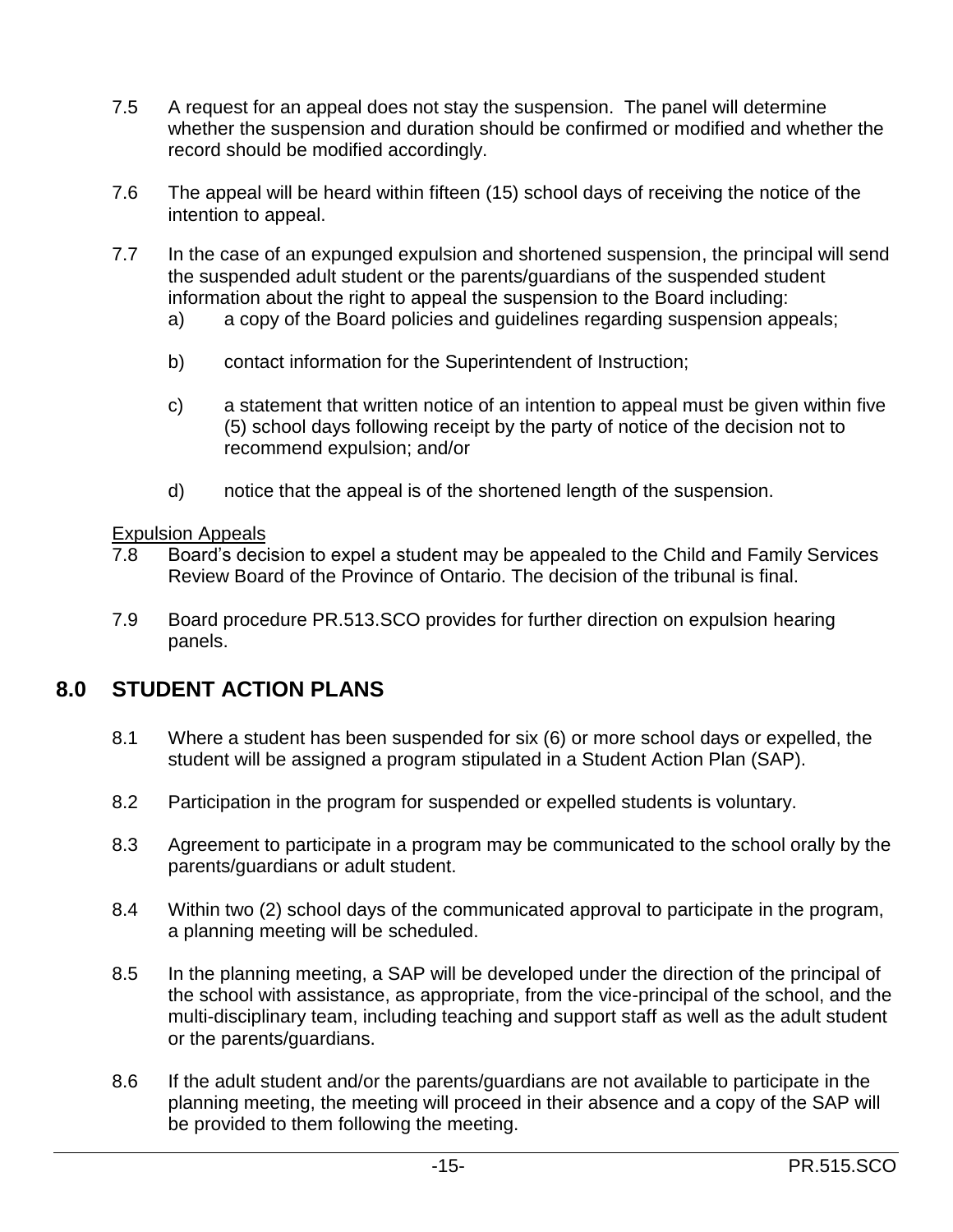- 8.7 SAPs of students suspended for six (6) to ten (10) days will include academic supports (Appendices D and E).
- 8.8 SAPs of students suspended for eleven (11) to twenty (20) school days or of expelled students will include both academic and non-academic supports (Appendices D and E).
- 8.9 The principal will make every effort to complete the SAP within five (5) school days following the adult student or the parents/guardians informing the school that the student will participate in a program.
- 8.10 The principal will provide the SAP to the adult student, or the student's parents/guardians and the student and all necessary staff to facilitate the implementation.
- 8.11 A copy of the SAP will be stored in the student's OSR for the same time period established for all other related suspension documentation.
- 8.12 The Student Action Plan will identify:
	- a) the incident for which the student was suspended;
	- b) the progressive discipline steps taken prior to the suspension;
	- c) any alternative discipline measures imposed in addition to the suspension;
	- d) any other disciplinary issues regarding the student that have been identified by the school;
	- e) any learning needs or other needs that might have contributed to the underlying infraction resulting in discipline;
	- f) any program(s) or service(s) that might be provided to address those learning or other needs;
	- g) the academic program to be provided to the student during the suspension period and details regarding how that academic program will be accessed by the student;
	- h) where the student has an IEP, information regarding how the accommodations/modifications of the student's academic program will be provided during the period of suspension;
	- i) the non-academic program and services to be provided to the student, for students suspended eleven or more days, during the suspension and details regarding how that non-academic program and those services will be accessed; and
	- j) the measurable goals the student will be striving to achieve during the period of suspension.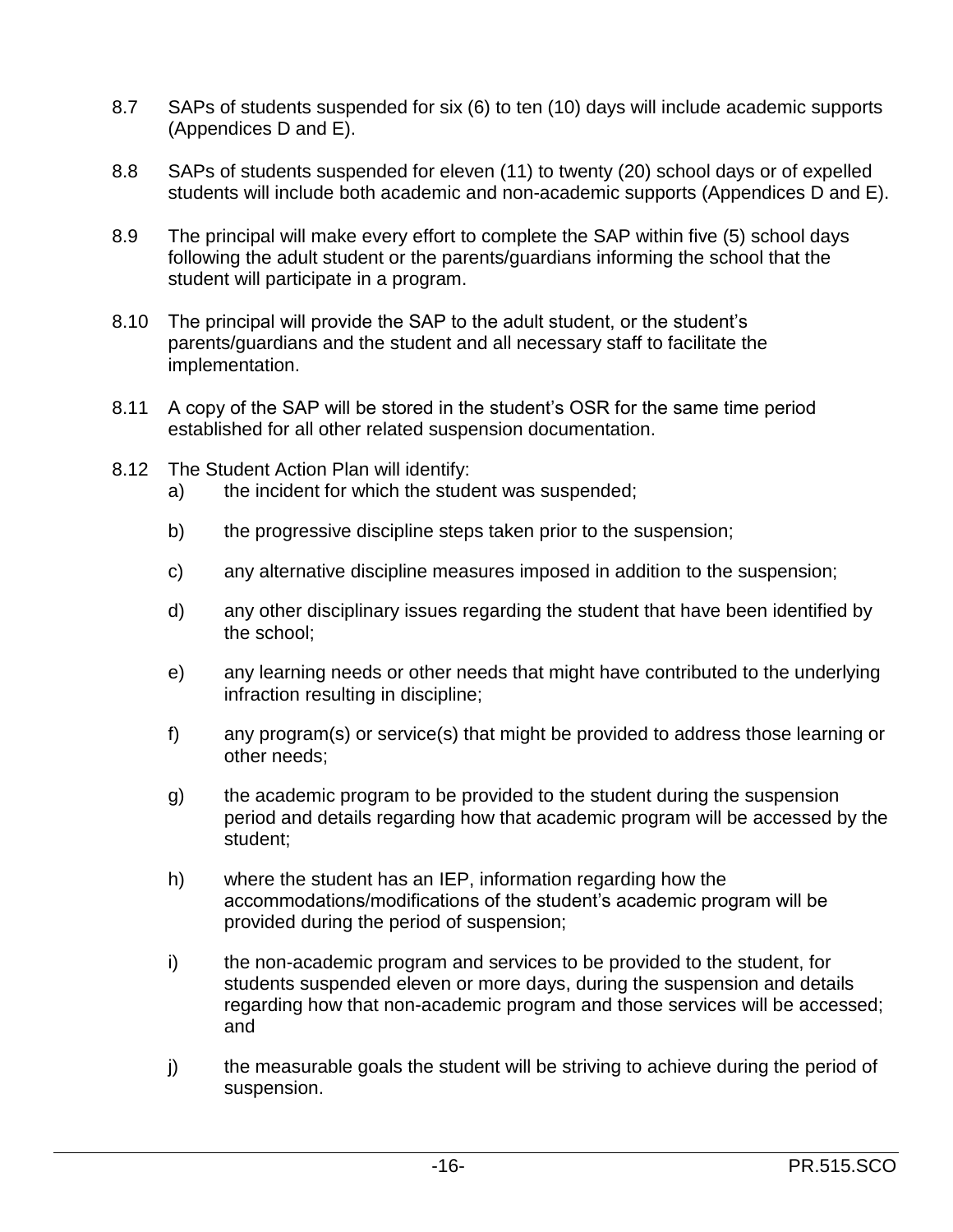8.13 Should the adult student or the parents/guardians refuse to participate in the program for suspended and expelled students, the principal will record the date and time of such refusal and will provide the student with school work consistent with the Ontario curriculum or modified curriculum to be completed at home for the duration of their suspension.

### **9.0 Return to School**

- 9.1 For students returning from a suspension (one to twenty school days) the principal will hold a re-entry meeting to facilitate the student's transition back to school and identify any additional academic or non-academic supports that may be required upon returning to school.
- 9.2 Students expelled from all schools of the District are entitled to apply in writing to the Director of Education for readmission to a school of the Board once they have successfully completed the program for expelled students or have satisfied the objectives outlined in the SAP.
- 9.3 The Critical Incident Review Committee has the ultimate decision of whether an expelled student has satisfied all requirements established by the Board for return to school. Only when such requirements are met, the Superintendent responsible for the school which the student was attending at the time of expulsion will, in consultation with the Associate Director and the principals involved, determine the school of the District to which the student may return.

### **10.0 APPENDICES**

(Please right-click on the links below to open appendices in new tabs)

[Appendix A: OCDSB 515 Safe Schools Incident Reporting –](https://weblink.ocdsb.ca/WebLink/ElectronicFile.aspx?docid=3522602&dbid=0) Part I Reporting [Appendix A: OCDSB 515 Safe Schools Incident Reporting –](https://weblink.ocdsb.ca/WebLink/ElectronicFile.aspx?docid=3522608&dbid=0) Part II Acknowledgement [Appendix B: Delegation of Authority Letter \(Principal to Vice-Principal\)](https://weblink.ocdsb.ca/WebLink/ElectronicFile.aspx?docid=3522612&dbid=0) [Appendix C: Delegation of Authority Letter \(Principal to Teacher\)](https://weblink.ocdsb.ca/WebLink/ElectronicFile.aspx?docid=3522614&dbid=0) [Appendix D: Student Action Plan \(Elementary\) –](https://weblink.ocdsb.ca/WebLink/0/edoc/3523636/OCDSB%20516%20Student%20Action%20Plan%20(Elementary).pdf) OCDSB 516 [Appendix E: Student Action Plan \(Secondary\) –](https://weblink.ocdsb.ca/WebLink/0/edoc/3523646/OCDSB%20517%20Student%20Action%20Plan%20(Secondary).pdf) OCDSB 517 [Appendix F: Suspension/Expulsion Flow Chart](https://weblink.ocdsb.ca/WebLink/ElectronicFile.aspx?docid=3523650&dbid=0) Appendix G: Suspension Template

## **11.0 REFERENCE DOCUMENTS**

*Education Act*

*Education Amendment Act (Progressive Discipline and School Safety), 2007*

Policy/Program Memorandum 120, Reporting Violent Incidents to the Ministry of Education, May 16, 2011.

Policy/Program Memorandum 141, School Board Programs for Students on Long-Term Suspension, December 5, 2012.

Policy/Program Memorandum 142, School Board Programs for Expelled Students, December 5, 2012.

Policy/Program Memorandum 128, The Provincial Code of Conduct and School Board Codes of Conduct, October 17, 2018.

Policy/Program Memorandum 144, Bullying Prevention and Intervention, October 17, 2018.